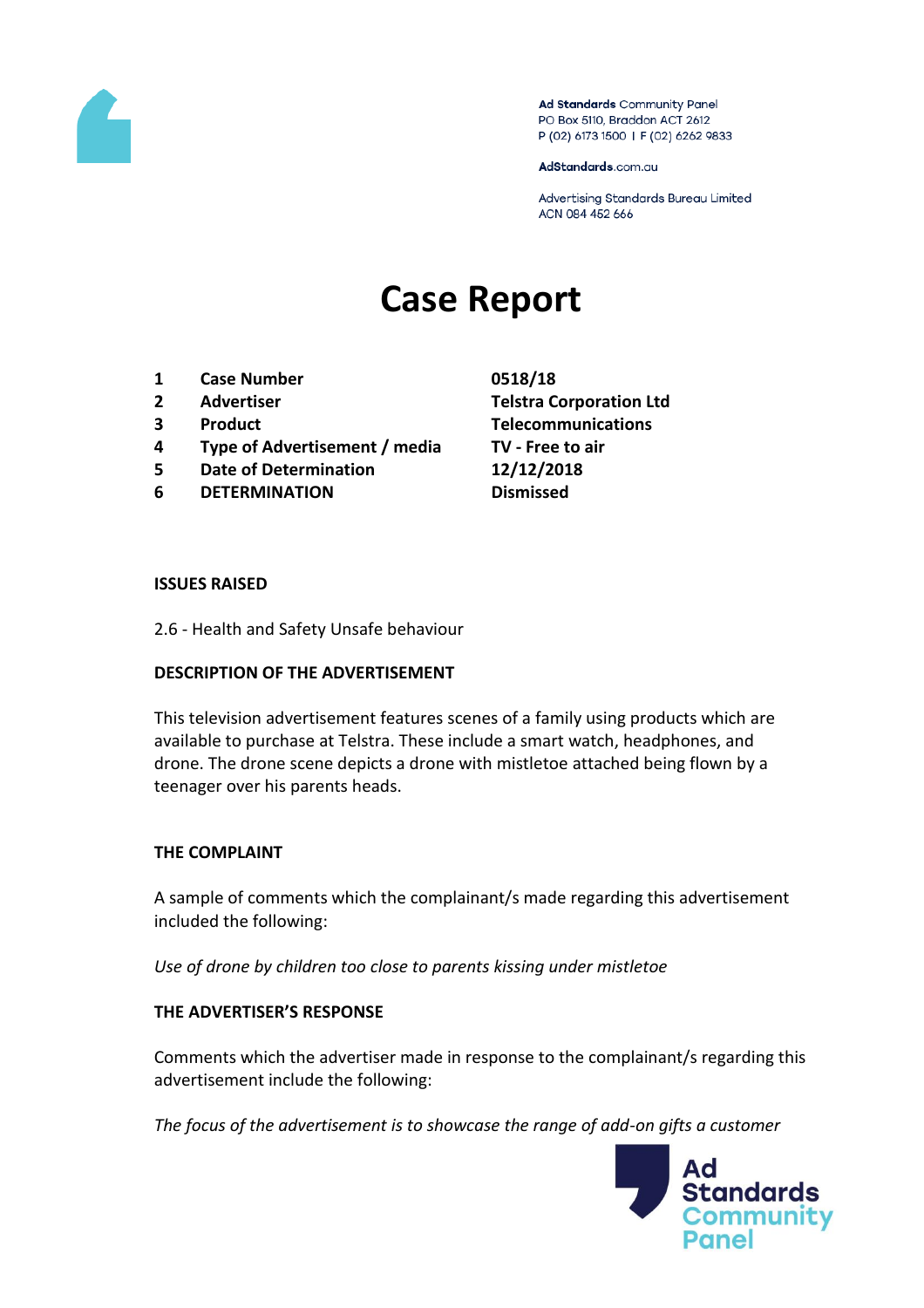

*can purchase from Telstra and promote Telstra as a gifting destination. The scene of the TVC that is the subject of the complaint features a child hovering a drone dangling mistletoe in a backyard with his parents (''drone scene'').*

*For the reasons set out below, Telstra maintains that the advertisement does not breach section 2 of the Code, and in particular, clause 2.6 in respect of prevailing community standards in respect of Health and Safety. In short, Telstra's position is that the purpose of the advertisement is to convey the range of different devices and accessories available as gifts from Telstra and to promote Telstra as a destination for purchase of Christmas gifts. The advertisement is not intended to, and Telstra says does not, depict typical use of drones or in any way offend prevailing community standards in respect of health and safety.*

## *In more detail:*

*Telstra asserts that a reasonable consumer would understand that the drone scene is used merely to depict an example of a gift a customer can purchase from Telstra for Christmas. The overriding intention of the advertisement is to convey the whimsy and wonderment of Christmas and to showcase the range of add-on gifts available from Telstra. This is evidenced by the narration, "This Christmas, find gifts for everyone. Add on a summer of sport. Add on the best entertainment. Add on the latest tech. Add on must have accessories" and the chain of scenes demonstrating customers opening and using the gifts they received. Over 70% of the TVC run-time is dedicated to these various scenarios. In contrast, less than 15% of the total run time of the TVC is dedicated to the drone scene.*

*It would take an extremely fanciful, forced and unrealistic viewing of the TVC to conclude that Telstra is attempting to demonstrate typical use of a drone, or is offending a prevailing community standard in respect of health and safety. The drone scene is deliberately designed to depict the wonder of Christmas - evidenced by the mistletoe dangling from the drone above the parent's heads. It isn't intended to be, and a reasonable viewer would not conclude it to be, a depiction of drone usage that is realistic. Indeed, it is deliberately crafted to be far removed from a commonplace usage scenario, and supports the purpose of the TVC to convey the wonder of Christmas as opposed to typical use.*

### **THE DETERMINATION**

The Ad Standards Community Panel ("Panel") considered whether this advertisement breaches Section 2 of the AANA Code of Ethics (the "Code").

The Panel noted the complainant's concerns that the advertisement features a drone flown too close to people.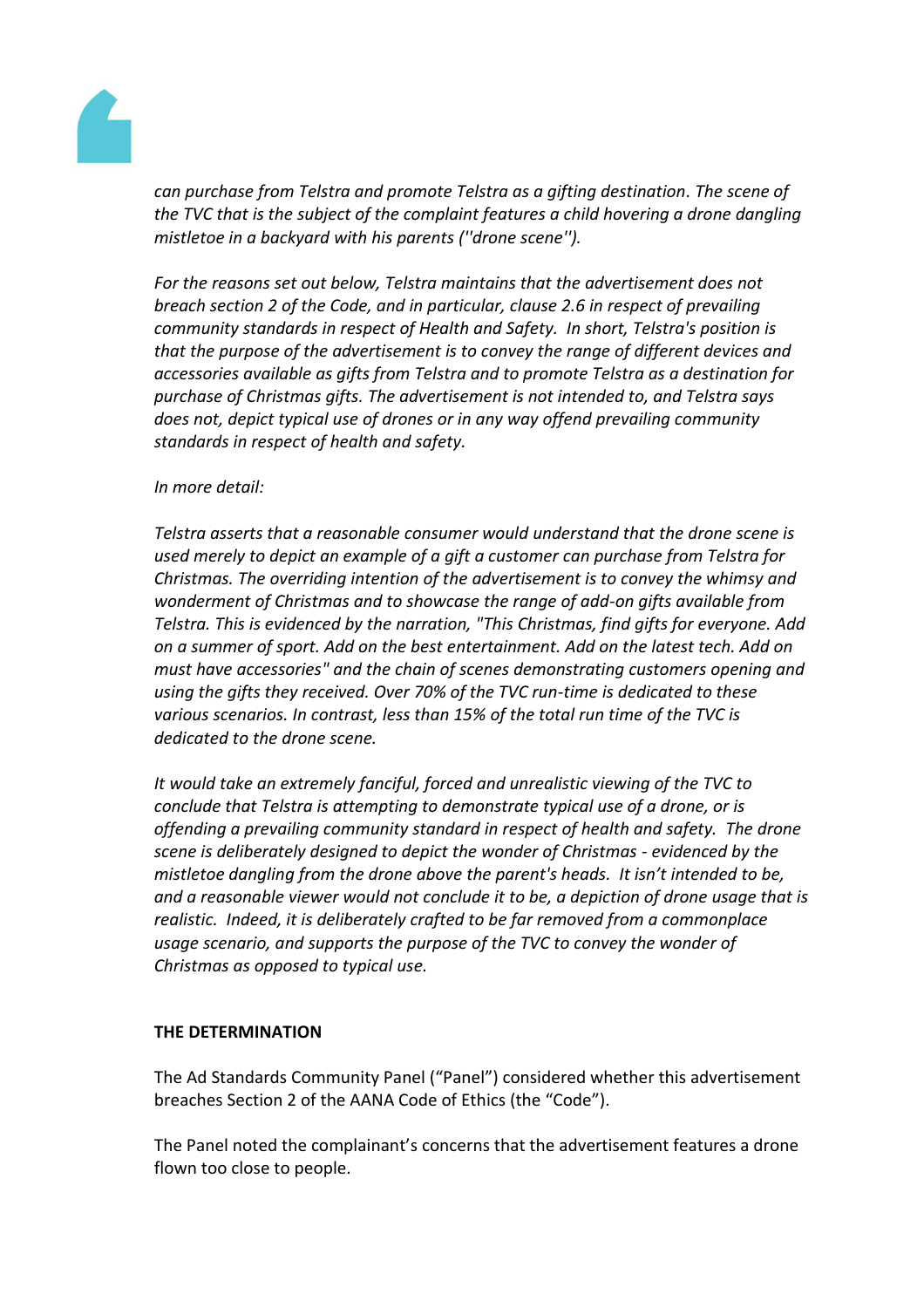

The Panel viewed the advertisement and the advertiser's response.

The Panel noted that the advertisement featured a series of scenes of a family using products. The scene which is the subject of the complaint depicts three children flying a drone with mistletoe attached over their parents heads.

The Panel considered Section 2.6 of the Code. Section 2.6 of the Code states: "Advertising or Marketing Communications shall not depict material contrary to Prevailing Community Standards on health and safety".

The Panel noted that the adults in the advertisement who are shown under the drone do not appear threatened or afraid. The Panel noted that the drone appears to be a small toy drone, as opposed to a large or commercial use drone. The Panel also noted that the drone has blade protectors.

The Panel noted that the Australian Government Civil Aviation Safety Authority provides recreational drone safety rules around flying drones or model aircraft. The Panel noted that the below regulations are applicable to this advertisement:

- You must not fly your drone within 30 metres of people, unless the other person is part of controlling or navigating the drone.

- You must not fly over or above people. This could include festivals, sporting ovals, populated beaches, parks, busy roads and footpaths

However, the Panel noted that it has to consider whether the advertisement is depicting material contrary to Prevailing Community Standards on health and safety.

These rules for recreational drone use are intended to avoid hazard to other people, and ensure privacy of other people is respected. In the family background setting of the advertisement, while not ideal, the use of the drone by the three children does not appear unsafe.

The Panel considered that there is no evidence in the advertisement of the drone being used in any manner other than domestic backyard use, and considered that most members of the community would not consider the recreational personal use of a small drone in one's own backyard to be a breach of community standards on safety.

The Panel considered that the advertisement did not depict material contrary to Prevailing Community Standards on health and safety. The Panel determined that the advertisement did not breach Section 2.6 of the Code.

Finding that the advertisement did not breach the Code on any other grounds, the Panel dismissed the complaint.